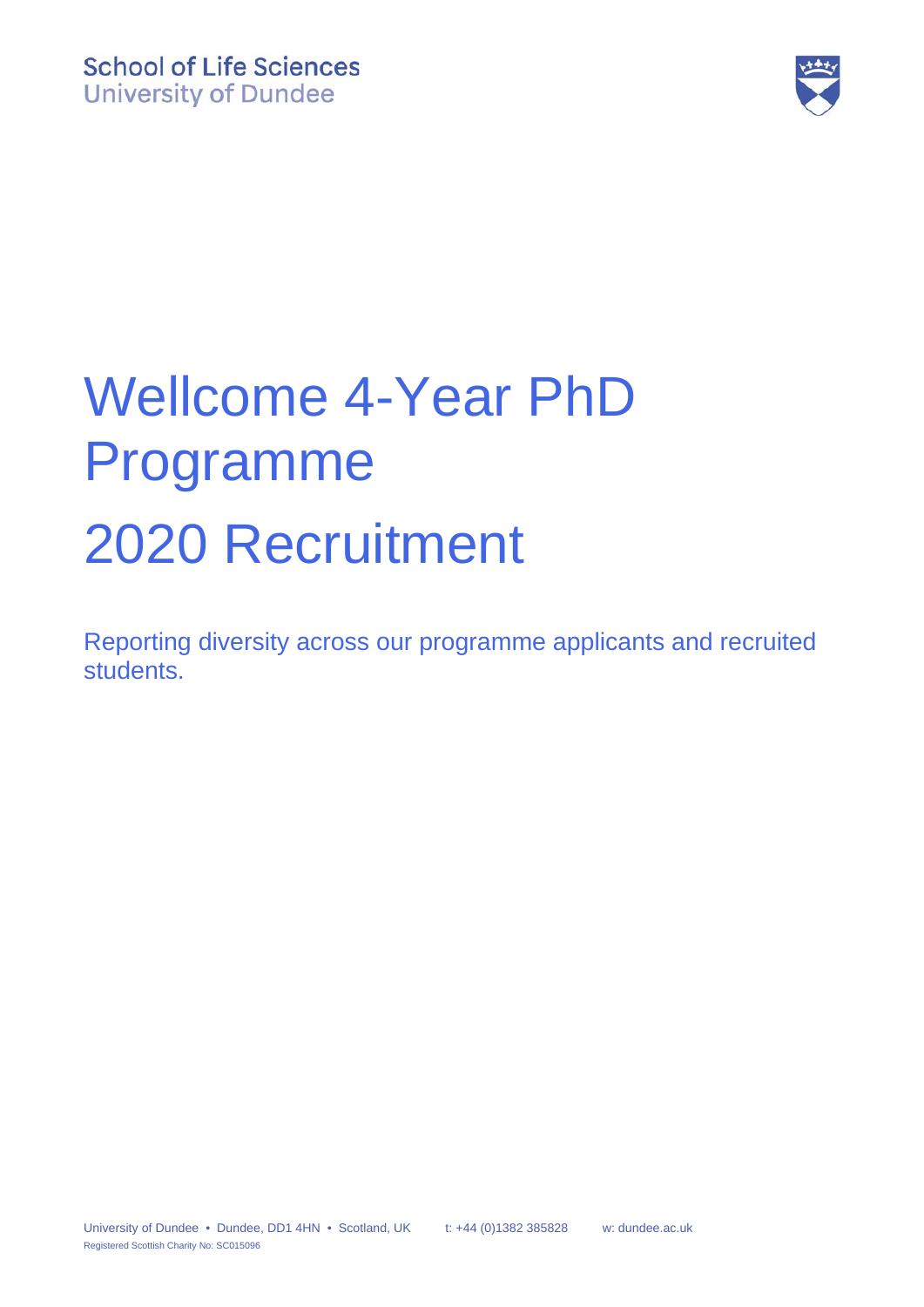### Data Collection

In 2019, the School of Life Sciences was successfully awarded funding from Wellcome to provide a postdoctoral training programme in integrated molecular, cellular and translational biology. As part of our recruitment process and commitment to the University's Equality, Diversity and Inclusion (EDI) Policy, we collect data from our applicants including gender, ethnicity, disability status and sexuality. These data allow us to carry out equality impact assessments after each cycle and report to our funders. Here, we report on the recruitment data collected in the first year (2020 recruitment cycle) of this programme.

| 2020 Summary   |              |
|----------------|--------------|
| Applications * | 191          |
| <b>Places</b>  | h            |
| Start date     | October 2020 |
| <br>$-1$       |              |

\*New programme, first year of applications

### Diversity in our Applicant Pool

Shown below are diversity data across the whole applicant pool for 191 applications received for 2020 entry. For all EDI questions, applicants can 'opt out' of providing the information and this is shown in the data as 'Not disclosed'. Where percentages are less than 5%, the actual figure is not shown but instead noted as '\*<5%'.









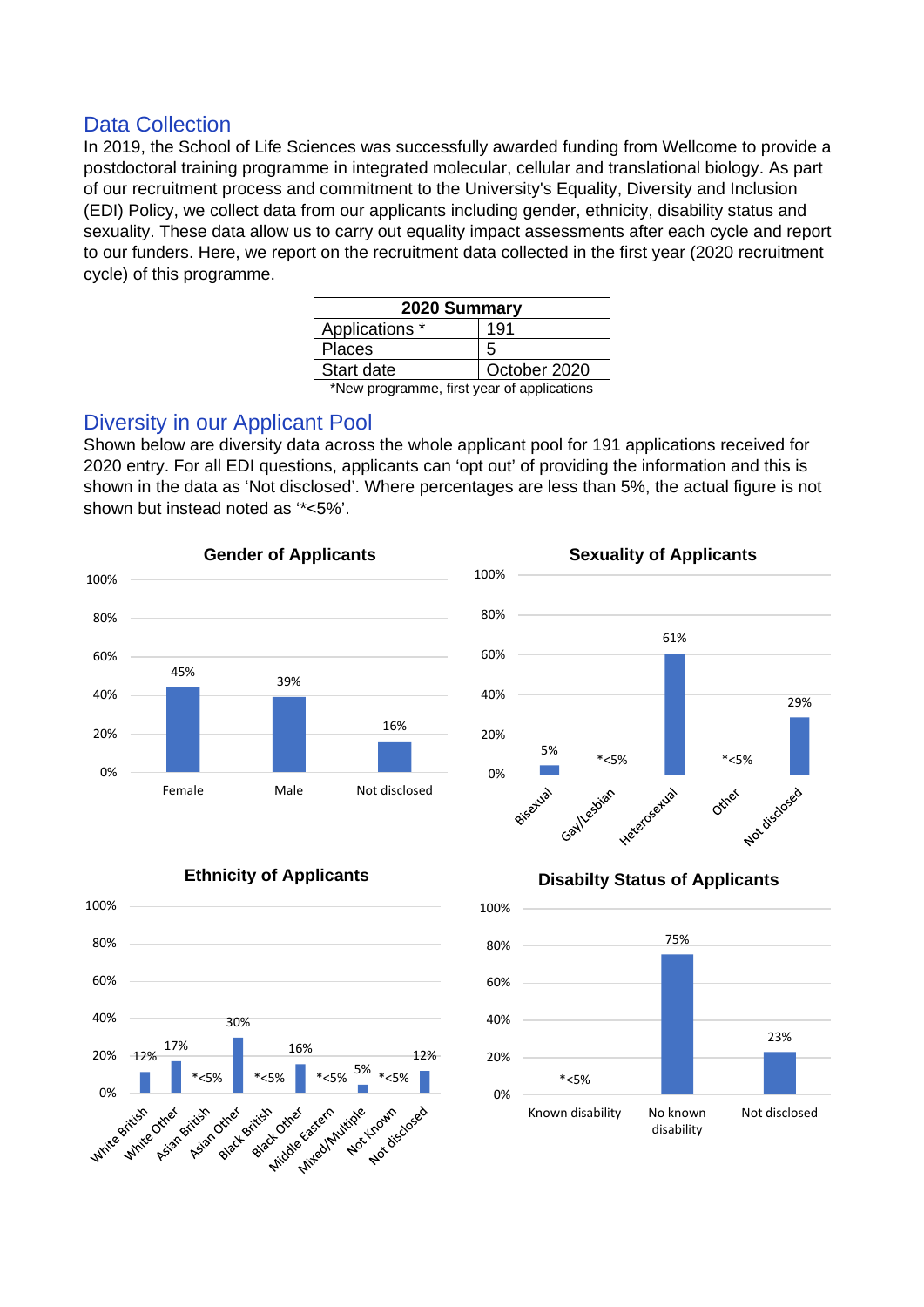### Diversity in our Shortlisted Candidates

Shown below are diversity data across the shortlisted candidates for 2020 entry. For all EDI questions, applicants can 'opt out' of providing the information and this is shown in the data as 'Not disclosed'.





## **Sexuality of Shortlisted Candidates**

#### **Ethnicity of Shortlisted Candidates**





**Disability Status of Shortlisted**